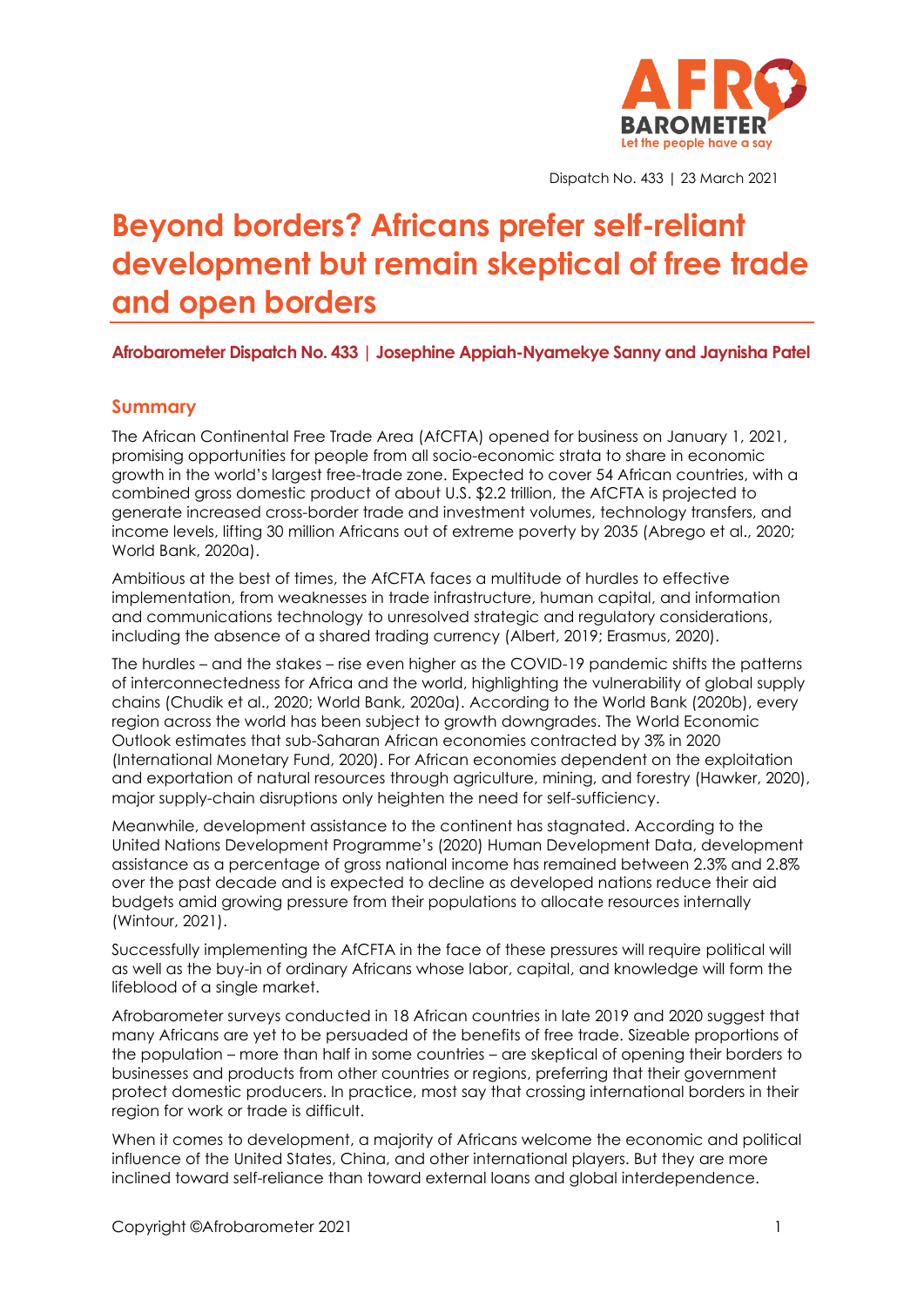

## **Afrobarometer surveys**

Afrobarometer is a pan-African, nonpartisan survey research network that provides reliable data on Africans' experiences and evaluations democracy, governance, and quality of life. Seven rounds of surveys were completed in up to 38 countries between 1999 and 2018. Round 8 surveys were completed in 18 countries between August 2019 and March 2020 before fieldwork was suspended because of the COVID-19 pandemic. Round 8 surveys started up again in October 2020 and are expected to cover a total of at least 35 countries.

Afrobarometer conducts face-to-face interviews in the language of the respondent's choice with nationally representative samples that yield country-level results with margins of error of +/-2 to +/-3 percentage points at a 95% confidence level. This 18-country analysis is based on 26,777 interviews (see Appendix Table A.1 for a list of countries and fieldwork dates). The data are weighted to ensure nationally representative samples. When reporting multi-country averages, each country is weighted equally (rather than in proportion to population size)**.**

# **Key findings**

### *Free trade*

- On average across 18 countries, Africans are almost evenly divided in their views on free trade: 47% support policies that protect domestic industries, while 49% prefer open borders.
	- o Resistance to open borders is particularly strong in Tunisia (70%), Lesotho (63%), Botswana (62%), and Gabon (60%).
- But a majority (58%) want their governments to allow foreign-owned retail shops in order to ensure a wide selection of low-cost consumer goods.
- A slim majority (55%) of Africans also support the free movement of people and goods across international borders in their region. Botswana is the only country where a clear majority (68%) prefer limiting cross-border movement in the region.
	- o Across countries, levels of support for free cross-border movement have changed considerably over time, including a 27-percentage-point increase in Lesotho and a 25-point drop in Sierra Leone since 2014/2015.
- On average, West and East Africans favour trade openness more than Southern Africans.
- In practice, only two in 10 Africans say they find it easy to cross borders for work or trade.
	- o Kenyans, Ivoirians, Burkinabè, and Gabonese are much more likely to report difficulties crossing borders than in the previous survey round (2016/2018).
	- o Across 16 countries, reports that crossing borders is difficult have increased by 9 percentage points since 2014/2015.
	- o West Africans are least likely to say it is easy to cross borders in their region.

### *Development assistance*

- Almost two-thirds (64%) of Africans want their countries to finance their national development from their own resources rather than rely on external loans.
	- o A preference for development without foreign aid is the majority view in all surveyed countries except Cabo Verde, Ethiopia, and Angola.
- Africans are divided as to whether foreign assistance and loans should come with conditionalities.
	- o A slim majority (54%) oppose strict donor/lender requirements for how the funds can be used.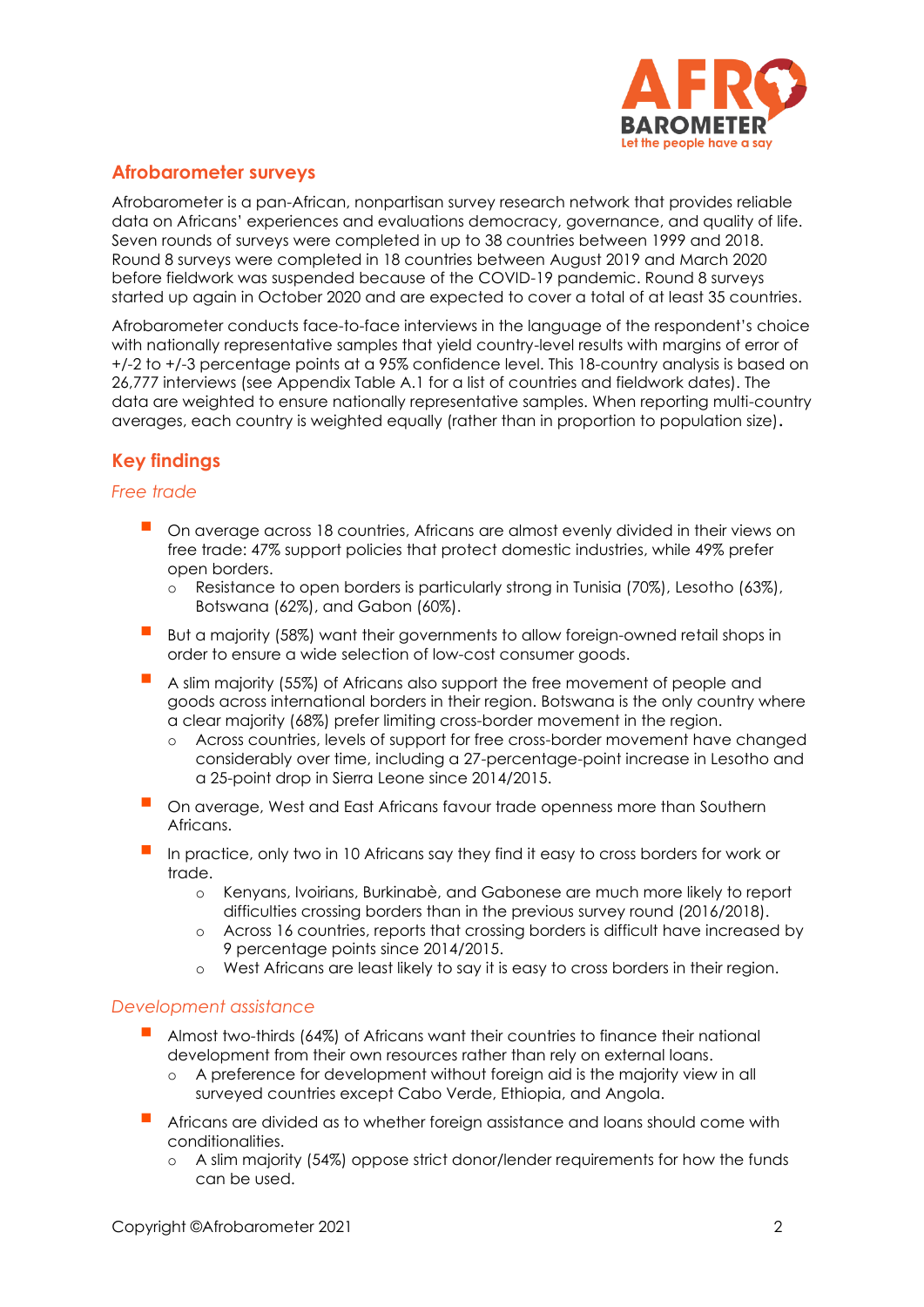

- o Half (50%) do not want conditionalities requiring receiving countries to promote democracy and human rights.
- Despite reservations about strings attached to foreign assistance, Africans generally welcome the economic and political influence of China (59%), the United States (58%), and other powers, as well as of the African Union, the United Nations, and regional bodies.

### **Trade and cross-border movement**

Understanding how Africans perceive economic integration is critical for implementation of the AfCFTA. This section unpacks popular views on free trade and free movement of people for work. What emerges is a deeply divided continent, with large variations across countries.

On average, Africans are almost evenly split in their views on free trade for the sake of development. Across the 18 countries surveyed, about half (49%) say their country must open its borders to imports in order to develop, but almost as many (47%) favour limiting international trade for the sake of protecting local producers (Figure 1).





*Respondents were asked: Which of the following statements is closest to your view?* 

*Statement 1: In order to develop, our country must rely on trade with the rest of the world, including by opening our borders to foreign imports.* 

*Statement 2: In order to develop, our country must rely on local production and protect local producers from foreign competition.* 

*(% who "agree" or "agree very strongly" with each statement)*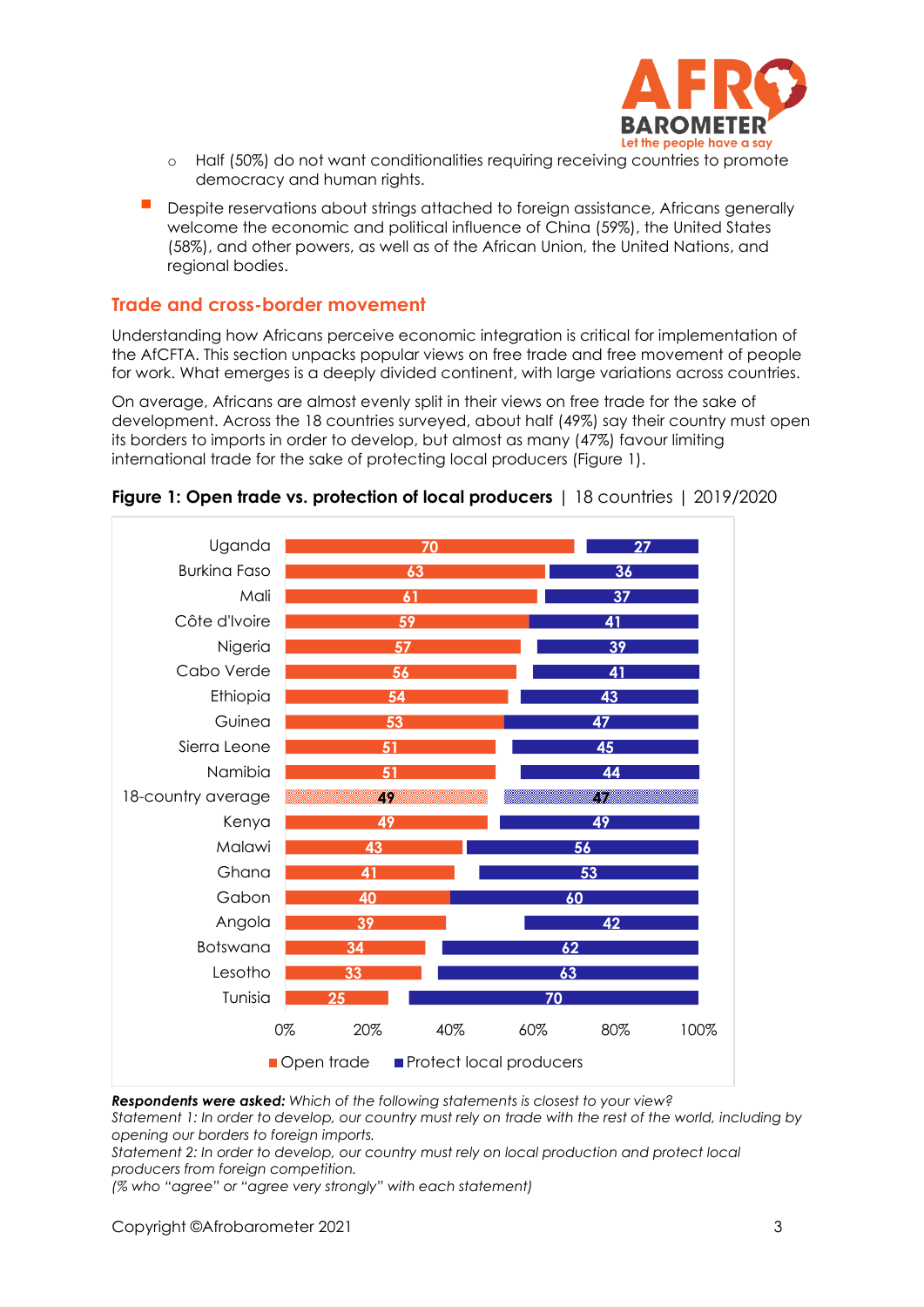

Support for free trade is highest in Uganda (70%), Burkina Faso (63%), and Mali (61%). But similarly strong majorities support protectionism for domestic producers in Tunisia (70%), Lesotho (63%), and Botswana (62%) (for a more detailed analysis of views in member countries of the Southern African Customs Union (SACU), see Stuurman, 2020). Emblematic of the continent, Kenyans are evenly split (49% each) on the question of free trade vs. protectionism.

Even though about half of Africans want to protect domestic producers, considerably fewer (38%) want to limit their choice of consumer goods to domestic products. Across 18 countries, a majority (58%) prefer that their government continue to permit foreigners to set up shops in the country to ensure a wide choice of low-cost consumer goods (Figure 2).

Gabon and Ghana are the only countries where more than half of respondents endorse limiting retail trade to their own citizens (53% and 51%, respectively). At the other end of the spectrum, more than seven in 10 respondents favour allowing foreign traders in Malawi (74%), Cabo Verde (71%), Sierra Leone (71%), and Mali (71%).



### **Figure 2: Trade by nationals only vs. foreigners allowed** | 18 countries | 2019/2020

*Respondents were asked: Which of the following statements is closest to your view? Statement 1: The government should only allow citizens and companies of our own country to trade in consumer goods, even if this means we will have fewer goods or higher prices. Statement 2: The government should continue to permit foreigners and foreign corporations to set up retail shops in this country to ensure we have a wide choice of low-cost consumer goods. (% who "agree" or "agree very strongly" with each statement)*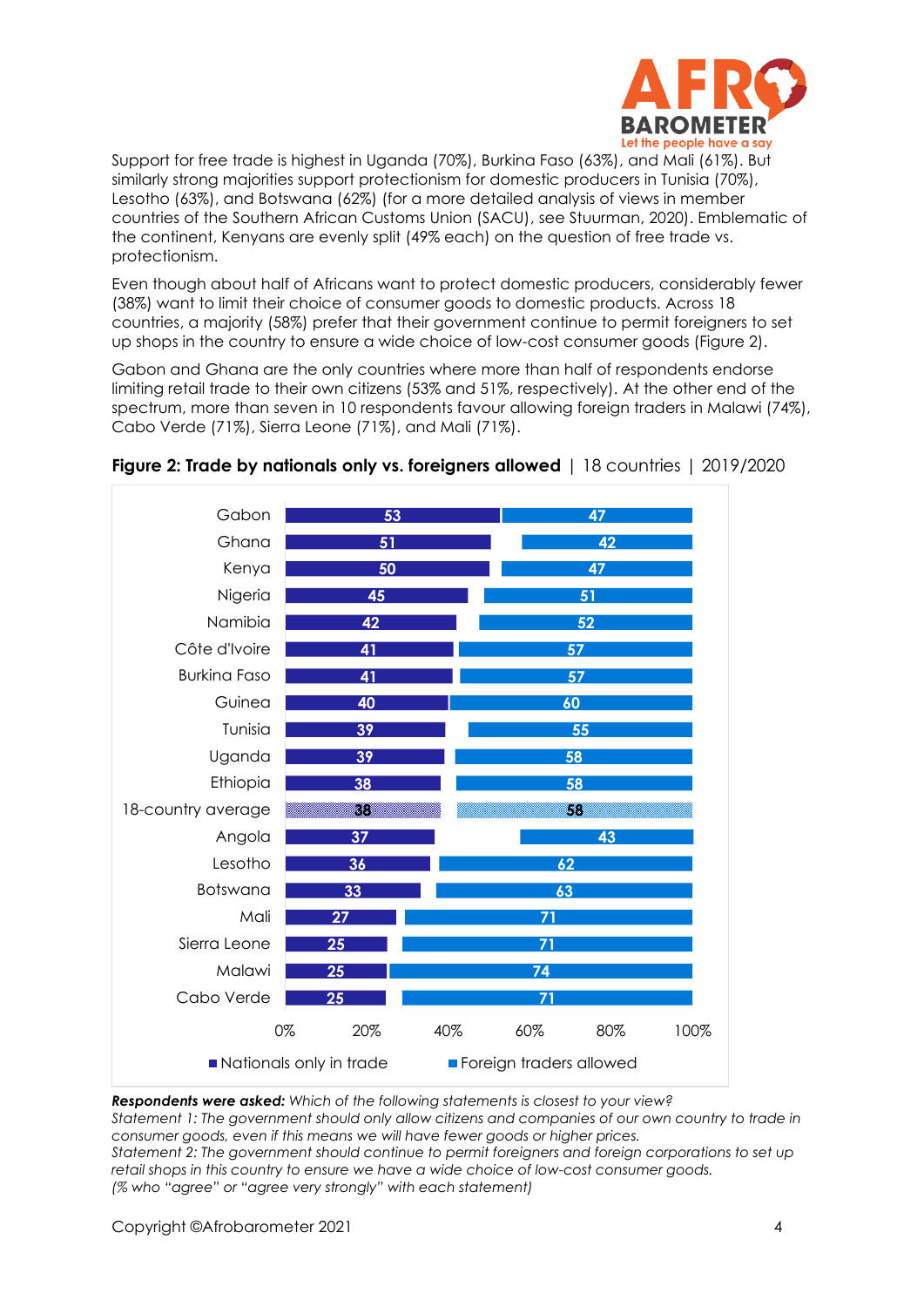

The ability to cross international borders is important for many Africans who trade or work in neighbouring countries. Earlier Afrobarometer research has shown that the main reasons Africans cite for wanting to emigrate are to find work and escape economic hardship, and their most preferred destination is another country within their region (Sanny, Logan, & Gyimah-Boadi, 2019). In some countries, cross-border movement has fueled anti-immigrant and xenophobic attitudes (Human Rights Watch, 2020). Across the 18 countries surveyed in 2019/2020, a slim majority (55%) of respondents favour free movement of people across borders for work, while four in 10 (41%) prefer limiting the cross-border movement of people and goods (Figure 3).

The countries whose citizens are most open to free movement across borders are Lesotho (75%) and Uganda (73%). Batswana are by far the most strongly in favour of limiting crossborder movement (68%), followed by Tunisians (49%), Gabonese (49%), Cabo Verdeans (47%), and Sierra Leoneans (47%).



### **Figure 3: Free vs. limited movement across borders** | 18 countries | 2019/2020

*Respondents were asked: Which of the following statements is closest to your view?* 

*Statement 1: People living in [your region] should be able to move freely across international borders in order to trade or work in other countries.* 

*Statement 2: In order to protect their own citizens, governments should limit the cross-border movement of people and goods.* 

*(% who "agree" or "agree very strongly" with each statement)*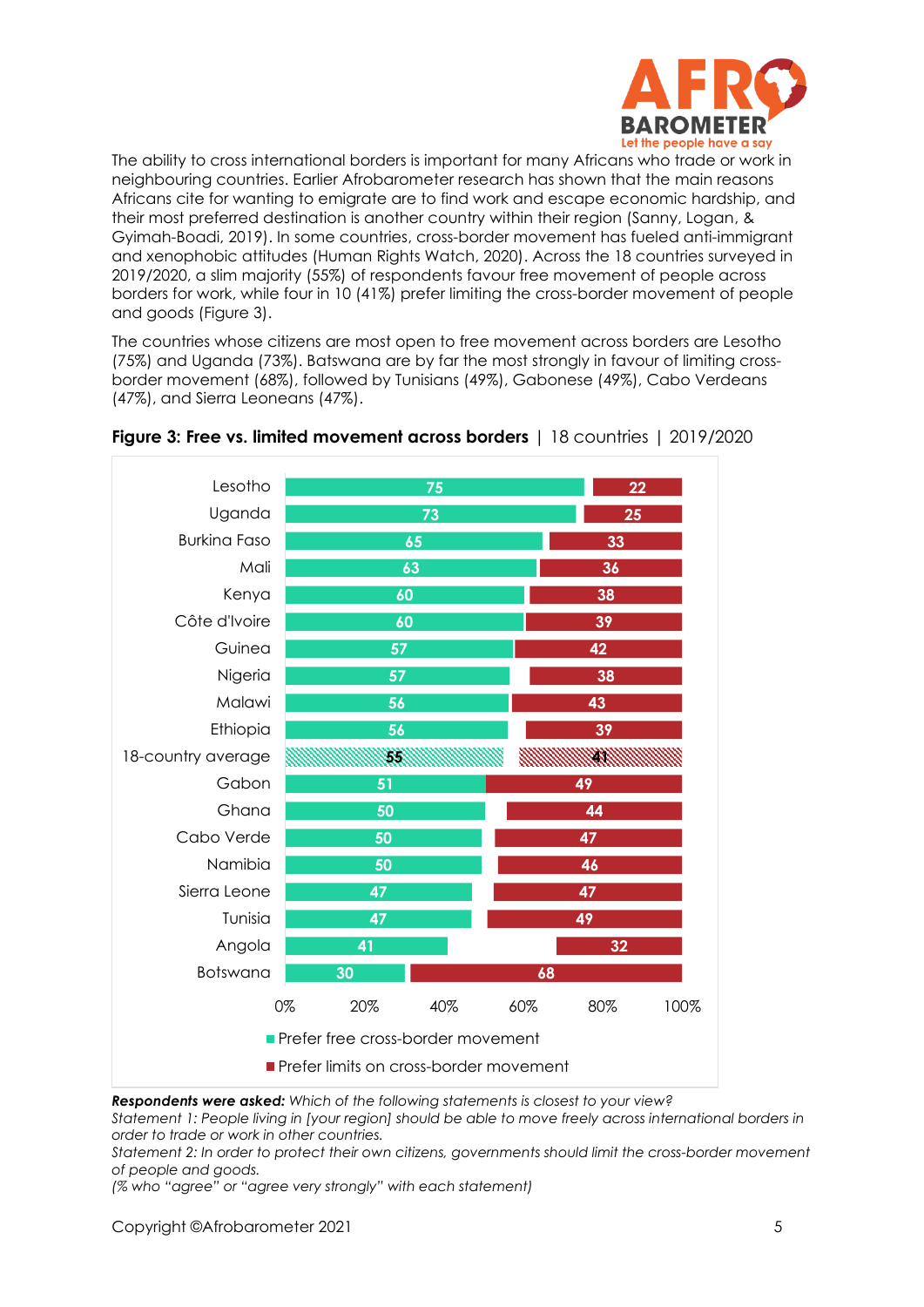

On average across 16 countries surveyed regularly since 2014/2015, the preference for free movement across borders remains virtually unchanged (-1 percentage point) (Figure 4). However, double-digit declines in support for free movement are recorded in Sierra Leone (-25 percentage points), Burkina Faso (-16 points), Kenya (-16 points), and Guinea (-14 points). On the other hand, three countries show double-digit increases in support for free cross-border movement: Lesotho (+27 percentage points), Namibia (+13 points), and Gabon (+11 points).

| Lesotho             |       |       |                |                |    |    |
|---------------------|-------|-------|----------------|----------------|----|----|
|                     |       |       |                |                |    | 27 |
| Namibia             |       |       |                |                | 13 |    |
| Gabon               |       |       |                | 11             |    |    |
| Tunisia             |       |       |                | $\overline{7}$ |    |    |
| Cabo Verde          |       |       |                | 7              |    |    |
| Uganda              |       |       |                | $\overline{4}$ |    |    |
| Malawi              |       |       | $\overline{2}$ |                |    |    |
| 16-country average  |       |       | $-1$           |                |    |    |
| Côte d'Ivoire       |       |       | $-1$           |                |    |    |
| Mali                |       | $-4$  |                |                |    |    |
| Nigeria             |       | $-5$  |                |                |    |    |
| Ghana               |       | $-7$  |                |                |    |    |
| Botswana            |       | -8    |                |                |    |    |
| Guinea              | $-14$ |       |                |                |    |    |
| Kenya               | $-16$ |       |                |                |    |    |
| <b>Burkina Faso</b> | -16   |       |                |                |    |    |
| Sierra Leone        | $-25$ |       |                |                |    |    |
| $-30$               | $-20$ | $-10$ | $\mathbf 0$    | 10             | 20 | 30 |

|  |                           |  | Figure 4: Change in support for free movement across borders (percentage points) |
|--|---------------------------|--|----------------------------------------------------------------------------------|
|  | 16 countries*   2014-2020 |  |                                                                                  |

*Figure shows change, in percentage points, between survey rounds in 2014/2015 and 2019/2020 in the proportion of respondents who "agree" or "agree very strongly" that people in their region should be able to move freely across international borders. \*Angola and Ethiopia were not surveyed in 2014/2015.* 

Despite mixed views on whether people should be able to cross international borders freely, most Africans are in agreement that in practice, it's not easy to do so. On average, twothirds (66%) of respondents say it is "difficult" or "very difficult" to cross borders to work or trade, while only one in five (21%) describe it as easy (Figure 5).

Citizens in francophone West and Central African countries find it most challenging to cross borders to work or trade: Gabon (82%), Mali (82%), Guinea (81%), Burkina Faso (78%), and Côte d'Ivoire (76%). The perceived difficulty of cross-border movement is lowest in three Southern African countries – Botswana (41%), Angola (43%), and Namibia (52%) – although even there, more people say it's difficult than say it's easy.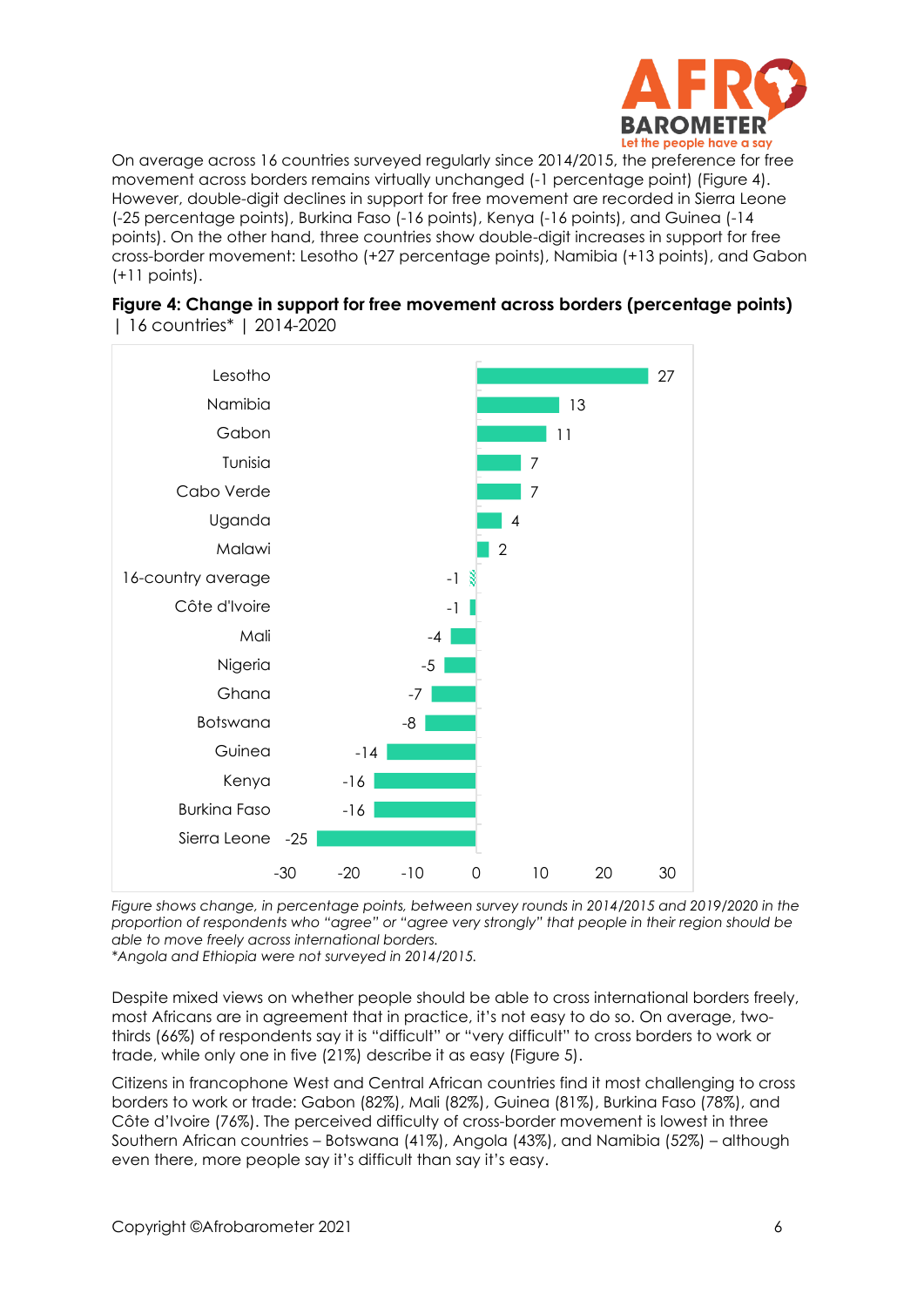





*Respondents were asked: In your opinion, how easy or difficult is it for people in [insert region] to cross international borders in order to work or trade in other countries, or haven't you heard enough to say?*

Crossing borders for work or trade appears to be growing more difficult for many Africans. Across the 16 countries where this question was asked in both 2016/2018 and 2019/2020, the proportion who say that crossing borders is difficult has increased by 9 percentage points (Figure 6). Sierra Leone is the only country where this perception decreased (-17 percentage points), while neighbouring Guinea records an increase (+11 points). Even larger increases are seen in Kenya (+24 points), Côte d'Ivoire (+22 points), Burkina Faso (+22 points), Gabon (+20 points), and Namibia (+18 points).

The continent's most economically vulnerable are rendered most immobile when it comes to working or trading in other countries. Based on Afrobarometer's Lived Poverty Index (LPI)1, the findings show that people experiencing high lived poverty are 13 percentage points more likely than those with no lived poverty to say that crossing borders is difficult (71% vs. 58%) (Figure 7).

**<sup>1</sup>** Afrobarometer's Lived Poverty Index (LPI) measures respondents' levels of material deprivation by asking how often they or their families went without basic necessities (enough food, enough water, medical care, enough cooking fuel, and a cash income) during the preceding year. For more on lived poverty, see Mattes (2020).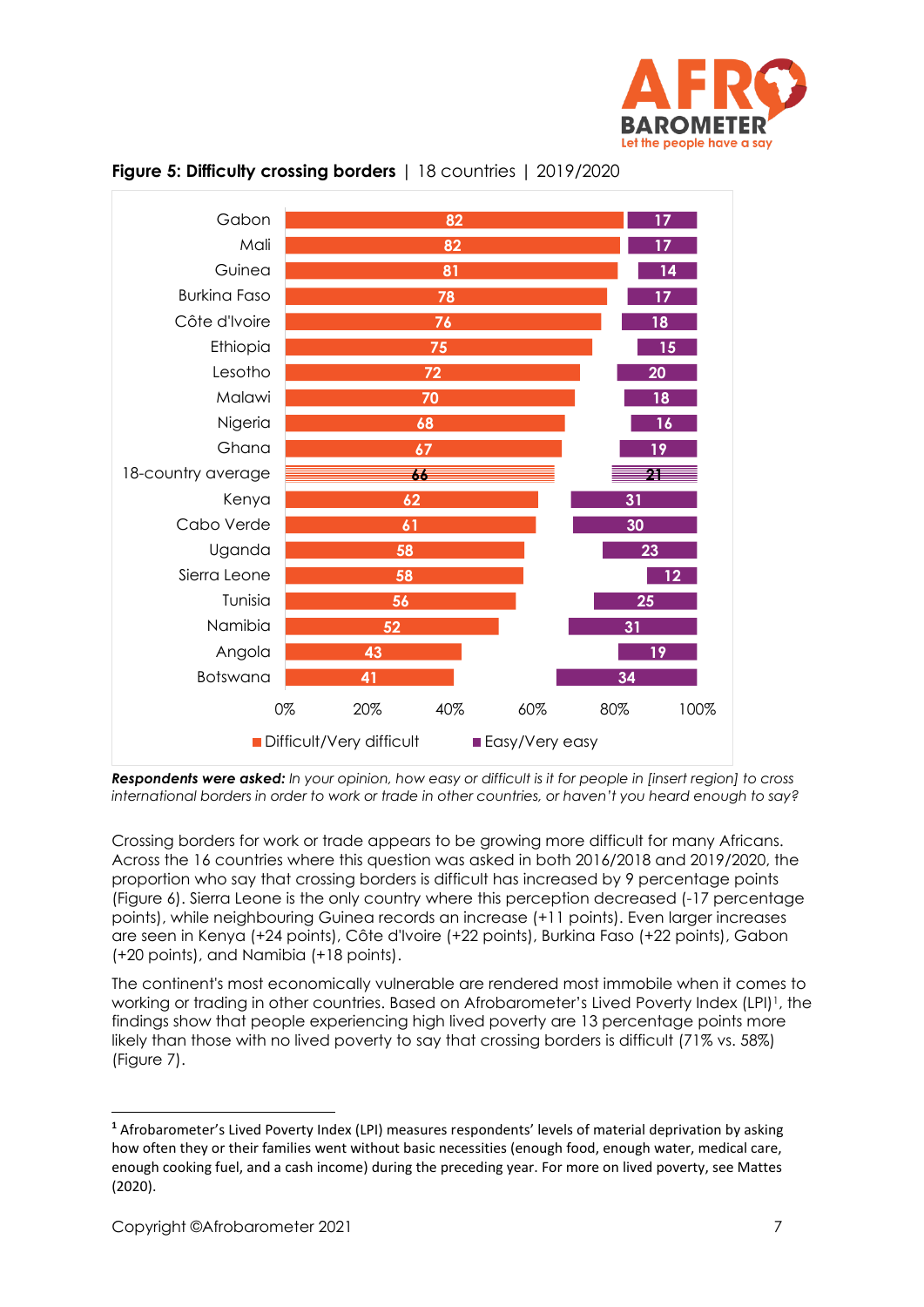

### **Figure 6: Changes in perceived difficulty of crossing borders (percentage points)**  | 16 countries\* | 2016-2020



*Figure shows change, in percentage points, between survey rounds in 2016/2018 and 2019/2020 in the proportion of respondents who say that crossing international borders is "difficult" or "very difficult." A positive number indicates that it has gotten more difficult to cross borders in the region. \*Angola and Ethiopia were not surveyed in 2016/2018.* 





*Respondents were asked: In your opinion, how easy or difficult is it for people in [your region] to cross international borders in order to work or trade in other countries, or haven't you heard enough to say? (% who say "difficult" or "very difficult")*

Table 1 summarizes each of these key indicators regarding openness to international trade and movement, as well as the difficulty that people experience in crossing borders. A few key points stand out.

First, at the regional level, it is evident that in terms of "support for openness" to trade and movement – the first three indicators – overall demand is considerably higher in East and West Africa than in Southern Africa. This is especially true when it comes to support for open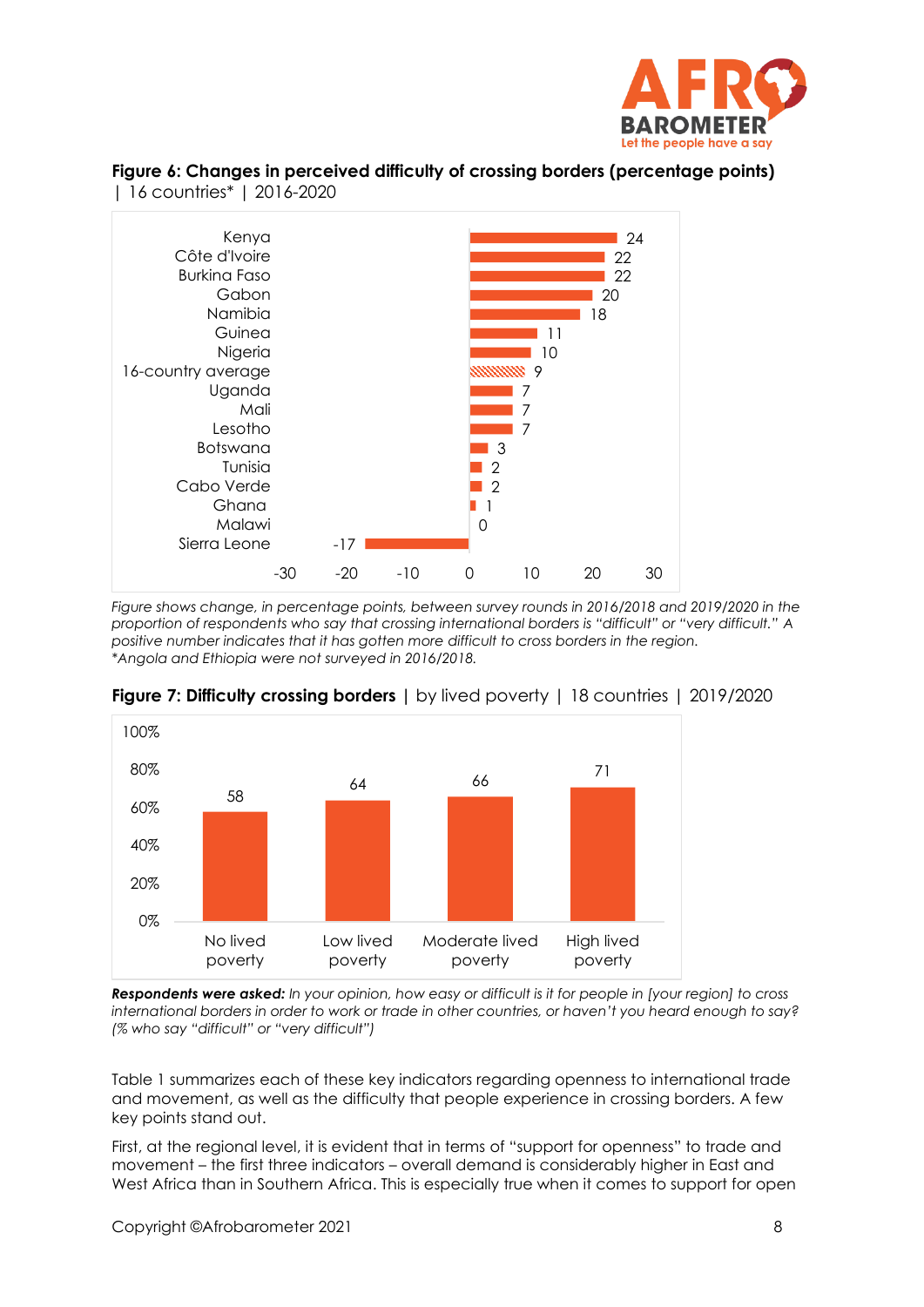

trade: Southern Africans are much more inclined to support protection of local producers rather than openness to imports and trade. Southern Africans are also less supportive of free movement across borders than their counterparts in East and West Africa. However, Southerners equal West Africans, at levels somewhat higher than in East Africa, in their support for allowing foreign traders.

|                              | Support open<br>trade | <b>Allow foreign</b><br>traders | <b>Support free</b><br>movement across<br>borders | Easy to move<br>across borders |
|------------------------------|-----------------------|---------------------------------|---------------------------------------------------|--------------------------------|
| <b>East Africa</b>           |                       |                                 |                                                   |                                |
| Ethiopia                     | 54%                   | 58%                             | 56%                                               | 14%                            |
| Kenya                        | 49%                   | 47%                             | 60%                                               | 31%                            |
| Uganda                       | 70%                   | 58%                             | 73%                                               | 23%                            |
| Average (3 countries)        | 58%                   | 54%                             | 63%                                               | 23%                            |
| <b>West Africa</b>           |                       |                                 |                                                   |                                |
| <b>Burkina Faso</b>          | 63%                   | 57%                             | 65%                                               | 17%                            |
| Cabo Verde                   | 56%                   | 71%                             | 50%                                               | 30%                            |
| Côte d'Ivoire                | 59%                   | 57%                             | 60%                                               | 18%                            |
| Ghana                        | 41%                   | 42%                             | 50%                                               | 19%                            |
| Guinea                       | 53%                   | 60%                             | 57%                                               | 14%                            |
| Mali                         | 61%                   | 71%                             | 63%                                               | 17%                            |
| Nigeria                      | 57%                   | 51%                             | 57%                                               | 16%                            |
| Sierra Leone                 | 51%                   | 71%                             | 47%                                               | 12%                            |
| Average (8 countries)        | 55%                   | 60%                             | 56%                                               | 18%                            |
| <b>Southern Africa</b>       |                       |                                 |                                                   |                                |
| Angola                       | 39%                   | 43%                             | 41%                                               | 19%                            |
| Botswana                     | 34%                   | 63%                             | 30%                                               | 34%                            |
| Lesotho                      | 33%                   | 62%                             | 75%                                               | 20%                            |
| Malawi                       | 43%                   | 74%                             | 56%                                               | 18%                            |
| Namibia                      | 51%                   | 52%                             | 50%                                               | 31%                            |
| <b>Average (5 countries)</b> | 40%                   | 59%                             | 50%                                               | 24%                            |
| <b>North Africa</b>          |                       |                                 |                                                   |                                |
| Tunisia                      | 25%                   | 55%                             | 47%                                               | 25%                            |
|                              |                       |                                 |                                                   |                                |
| <b>Central Africa</b>        |                       |                                 |                                                   |                                |
| Gabon                        | 40%                   | 47%                             | 51%                                               | 17%                            |
| 18-country average           | 49%                   | 58%                             | 55%                                               | 21%                            |
|                              |                       |                                 |                                                   |                                |
|                              | < 20%                 | 20-29%                          | 30-39%                                            |                                |
|                              | 40-49%                | 50-59%                          | $>= 60%$                                          |                                |

### **Table 1: Summary of openness indicators** | 18 countries | 2019/2020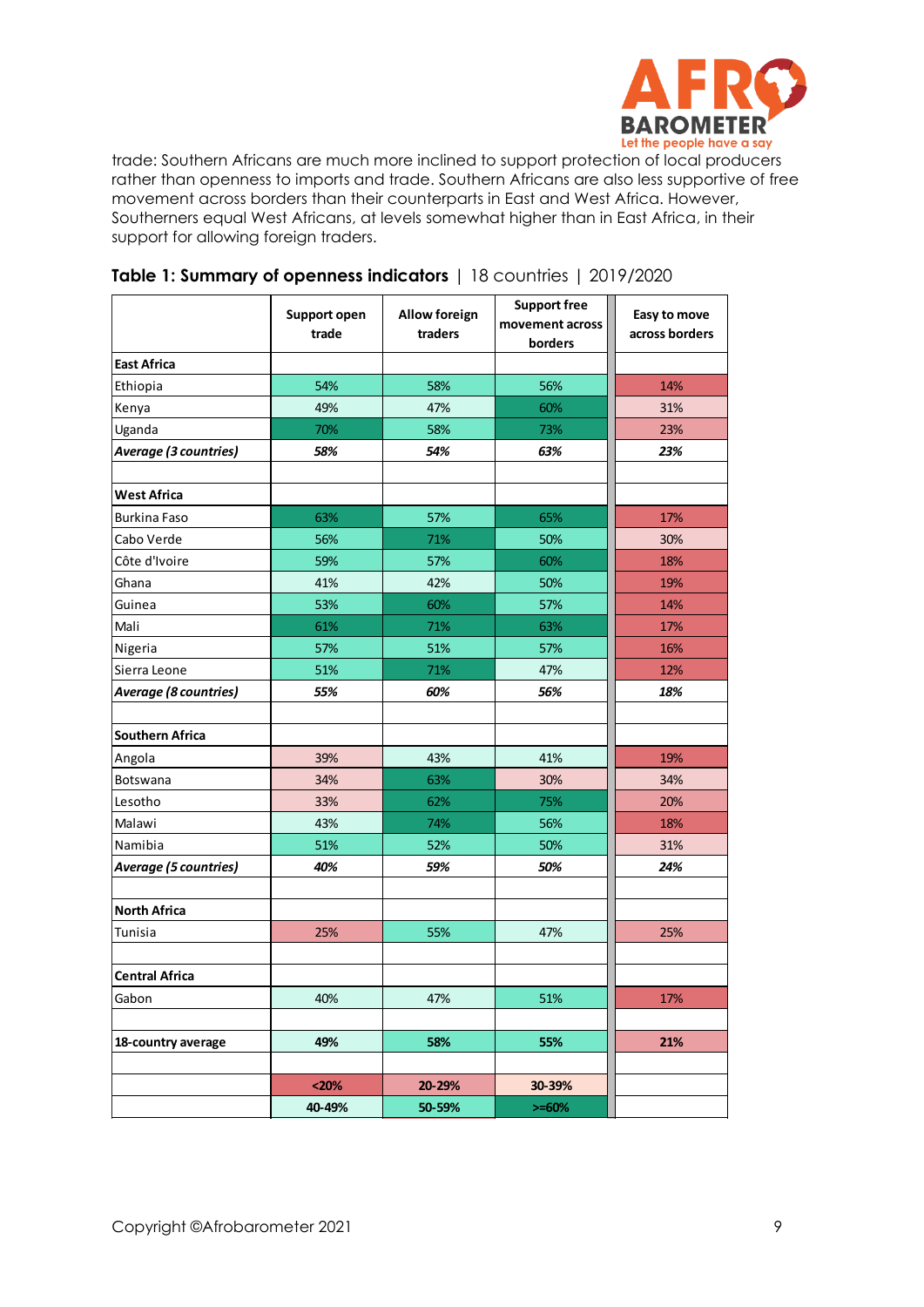

Mali stands out as the only country that scores in the highest category of support for openness on all three indicators, although Ugandans and Burkinabè are not far behind, scoring in the highest category on two indicators and falling only slightly below this level on the third. Angolans, in contrast, indicate far lower support for openness across all three indicators. Botswana and Lesotho show more contradictory patterns. Batswana report some of the lowest levels of support for both trade and movement, alongside high support for allowing foreign traders to operate in their country. Large numbers of Basotho reject open trade but support both accepting foreign traders and open borders.

Turning from support for openness to the experience of it – i.e. the reported ease of crossing borders – the tables are turned. No region averages more than one in four citizens who say it is easy. In West Africa, fewer than one in five (18%) respondents report that it is easy to cross borders in the region.

### **Views on development cooperation**

A majority of Africans want to be self-reliant and control their own democratic and economic affairs. Two-thirds (64%) say their countries should finance their development from their own resources, even if it means paying more taxes. Only three in 10 (29%) want their governments to rely on external loans to finance national development (Figure 8).



# **Figure 8: Funding national development: own resources vs. reliance on external**

**loans** | 18 countries | 2019/2020

*Respondents were asked: Which of the following statements is closest to your view?* 

*Statement 1: It is important that as an independent nation, we finance development from our own resources, even if it means paying more taxes.* 

*Statement 2: We should use external loans for the development of the country, even if it increases our indebtedness to foreign countries and institutions.* 

*(% who "agree" or "agree very strongly" with each statement)*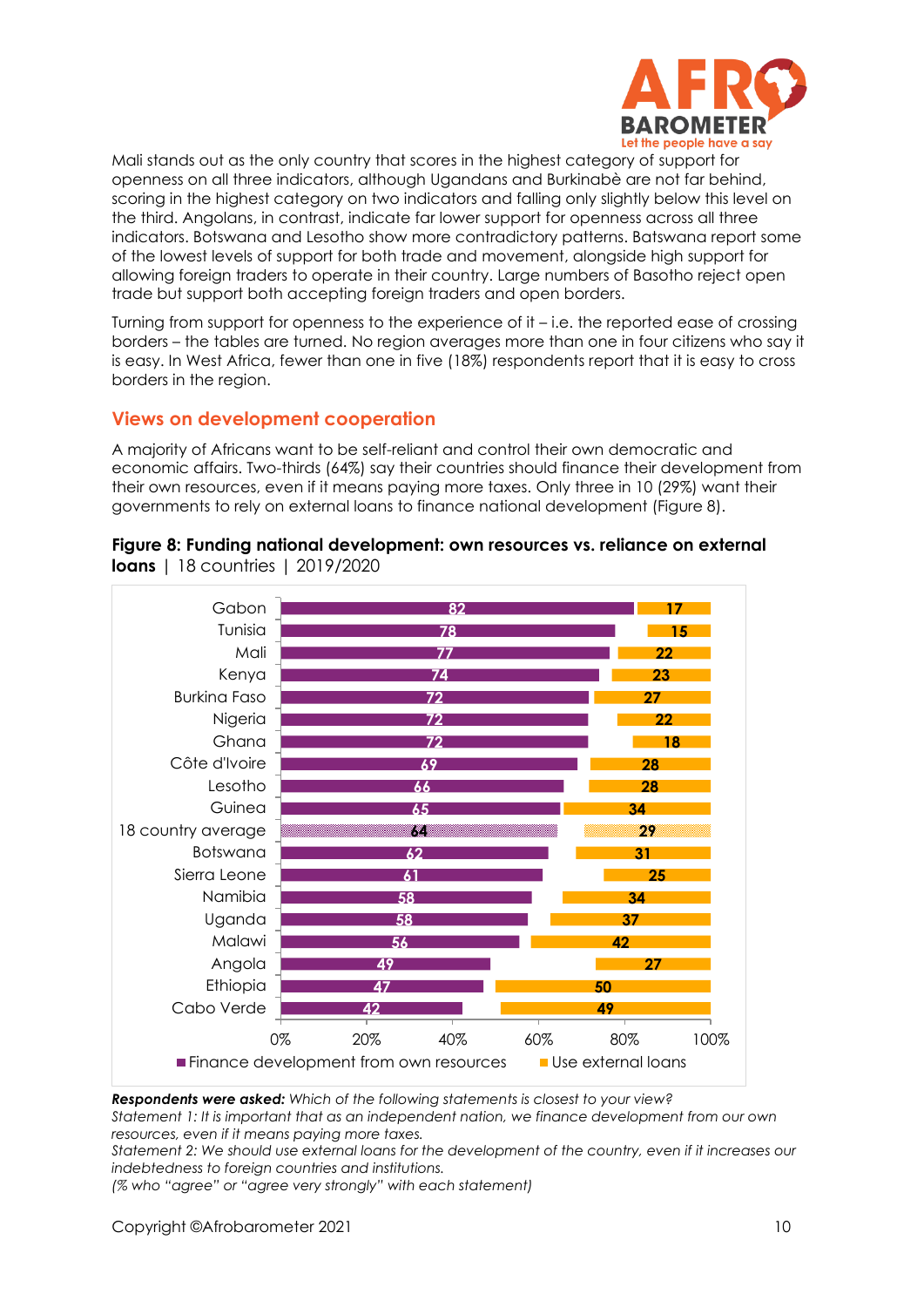

The desire for development without foreign aid is the majority view in 15 of the 18 countries surveyed, including three-fourths of citizens in Gabon (82%), Tunisia (78%), and Mali (77%). The only countries where fewer than half of all citizens prefer self-reliance over external assistance are Cabo Verde (42%), Ethiopia (47%), and Angola (49%).

On average, a slight majority (54%) say foreign donors or lenders should allow governments to make their own decisions about how to use the resources rather than applying strict conditions about how the resources may be used. But a significant minority (42%) prefer such strict requirements (Figure 9).

Pluralities reject strict requirements from lenders in 14 of 18 countries, including large majorities in Tunisia (70%) and Burkina Faso (63%). Malawians are evenly split on the question (49% each). There is (narrow) majority support for conditionality only in Lesotho (51%), Gabon (54%), and Sierra Leone (52%). While Angola is among the countries with the least support for the government to take its own decisions (43%), it also records the largest proportion of citizens who agree with neither of the views or "don't know" (34%).



### **Figure 9: Loan conditionalities on how funds are spent |** 18 countries | 2019/2020

Loans should be tied to strict requirements by lenders

*Respondents were asked: Which of the following statements is closest to your views? Statement 1: When other countries give loans or development assistance to [this country], they should enforce strict requirements on how the funds are spent.* 

*Statement 2: When other countries give [this country] loans or development assistance, they should allow our government to make its own decisions about how to use the resources. (% who "agree" or "agree very strongly" with each statement)*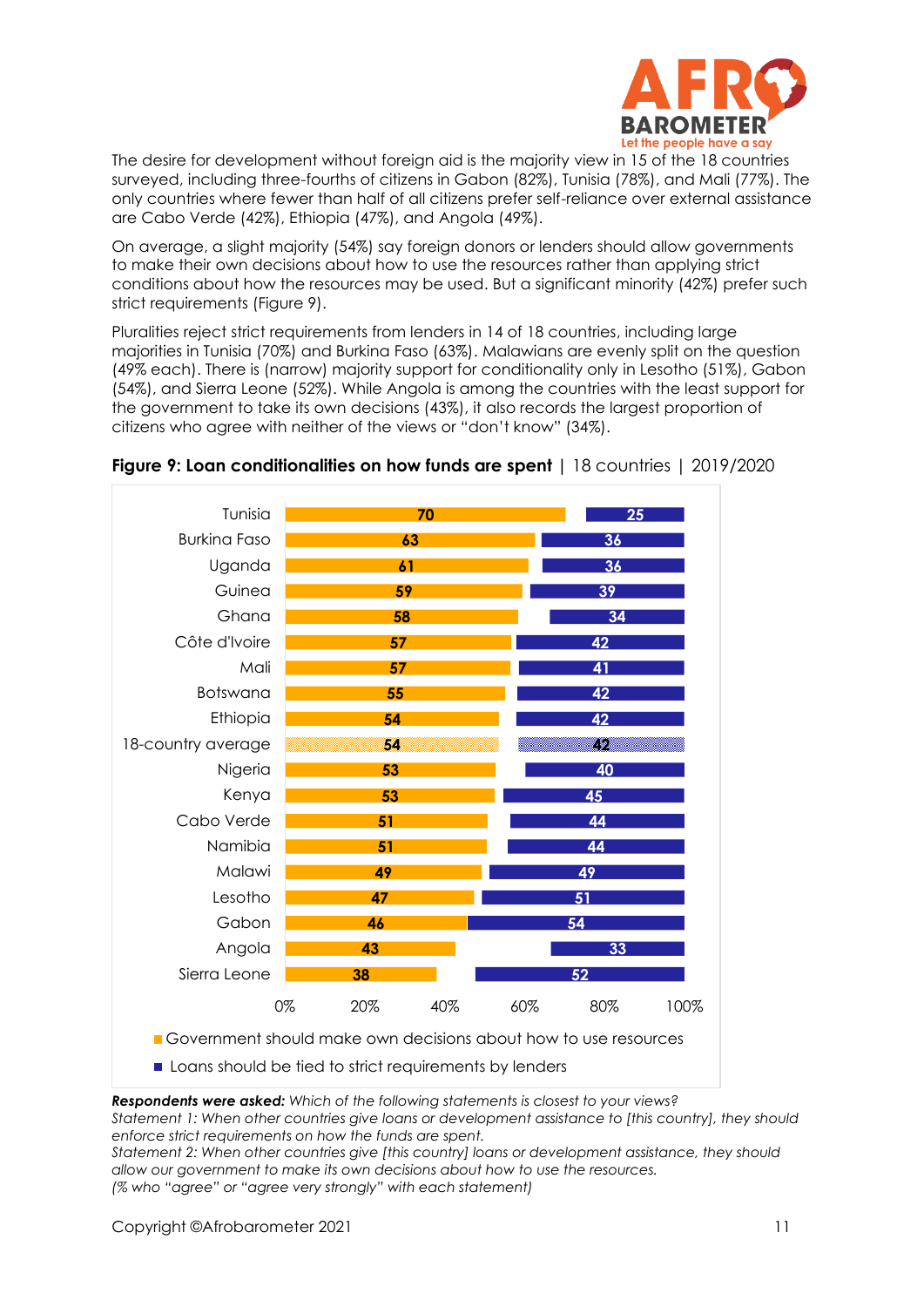

Africans are more closely divided on whether donors and lenders should make sure that countries receiving assistance promote democracy and respect human rights, though there is slightly more tolerance for conditionality based on these factors than on spending requirements. On average, half (50%) want their governments to be free to make their own decisions on democracy and human rights, while almost as many (45%) want assistance to come with these strings attached (Figure 10).

As on the question of conditionality for how resources are used, Tunisians (67%) and Burkinabè (62%) are most insistent on letting their governments take their own decisions. In contrast, a substantial majority in Gabon (64%) prefer democracy/human rights-based conditionality, as do a majority in Sierra Leone (57%) and pluralities in Côte d'Ivoire, Malawi, Namibia, Cabo Verde, and Angola.



### **Figure 10: Should loans be tied to the promotion of democracy and respect for human rights?** | 18 countries | 2019/2020

*Respondents were asked: Which of these statements is closest to your views?* 

*Statement 1: When other countries give loans or development assistance to [this country], they should enforce strict requirements to make sure our government promotes democracy and respects human rights.* 

*Statement 2: Even if other countries give [this country] loans or development assistance, our government should make its own decisions about democracy and human rights. (% who "agree" or "agree very strongly" with each statement)*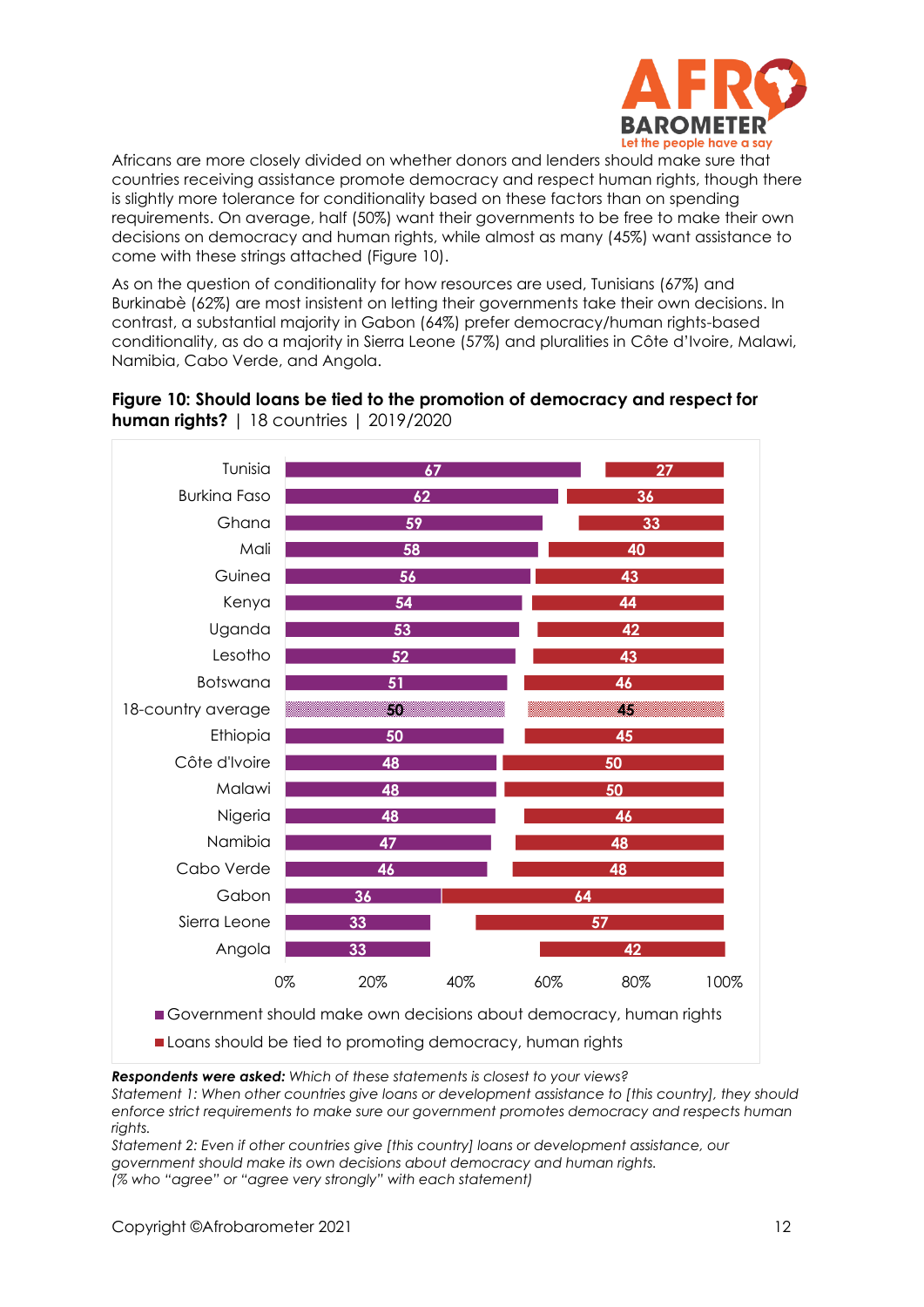

Table 2 summarizes the findings by country across all three indicators. It is evident that there is little connection between support for conditionality (last two columns) and overall preference for financing development with external loans. For example, Malawi has some of the highest support for conditionality and also relatively strong preference for using external loans, while in Gabon, even higher support for conditionality contrasts with some of the lowest support for using external loans. Tunisians and Ghanaians, on the other hand, opt for self-reliance across the board, with low support for using external development assistance and widespread rejection of conditions on those resources.

|                     |              | Loans should be | Loans should be   |  |
|---------------------|--------------|-----------------|-------------------|--|
|                     | Use external | tied to strict  | tied to promoting |  |
|                     | loans        | requirements by | democracy,        |  |
|                     |              | lenders         | human rights      |  |
| Gabon               | 17%          | 54%             | 64%               |  |
| Sierra Leone        | 25%          | 52%             | 57%               |  |
| Côte d'Ivoire       | 28%          | 42%             | 50%               |  |
| Malawi              | 42%          | 49%             | 50%               |  |
| Cabo Verde          | 49%          | 44%             | 48%               |  |
| Namibia             | 34%          | 44%             | 48%               |  |
| <b>Botswana</b>     | 31%          | 42%             | 46%               |  |
| Nigeria             | 22%          | 40%             | 46%               |  |
| Ethiopia            | 50%          | 42%             | 45%               |  |
| Kenya               | 23%          | 45%             | 44%               |  |
| Guinea              | 34%          | 39%             | 43%               |  |
| Lesotho             | 28%          | 51%             | 43%               |  |
| Angola              | 27%          | 33%             | 42%               |  |
| Uganda              | 37%          | 36%             | 42%               |  |
| Mali                | 22%          | 41%             | 40%               |  |
| <b>Burkina Faso</b> | 27%          | 36%             | 36%               |  |
| Ghana               | 18%          | 34%             | 33%               |  |
| Tunisia             | 15%          | 25%             | 27%               |  |
| 18-country average  | 29%          | 42%             | 45%               |  |
|                     | $20%$        | 20-29%          | 30-39%            |  |
|                     | 40-49%       | $>=50%$         |                   |  |

#### **Table 2: Summary of attitudes to development assistance** | 18 countries | 2019/2020

### **Whose influence is welcome?**

International organizations and foreign powers may exert political and economic influence in Africa not just through loans or development assistance, but also through other types of economic investment and engagement and the way they wield their political influence. Do Africans in general appreciate the influence of these external actors, or resist it?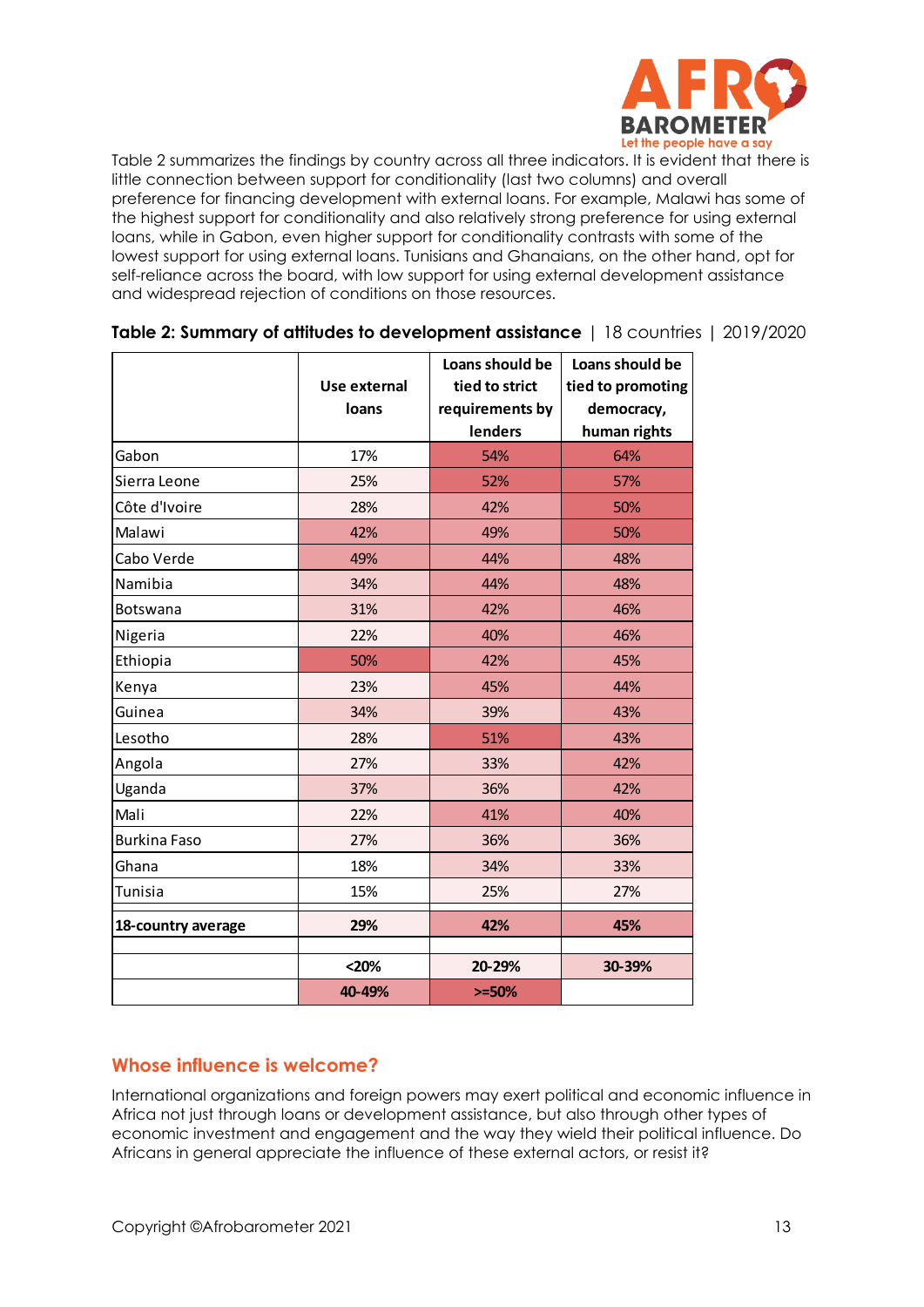

Africans' perceptions of external power brokers are far more often positive than negative. About six in 10 consider the influence of China (59%) and the United States (58%) to be positive, vs. just 15% and 13%, respectively, who see it as negative (Figure 11) (see also Sanny & Selormey, 2020).

Around half welcome the influence of their country's regional superpower (South Africa, Nigeria,<sup>2</sup> Kenya, or Algeria) (49%) and former colonial power (Britain, France, Portugal, or Germany) (47%). Russia's influence is less often seen in a favourable light (38%), although a plurality do not offer an opinion in either direction and only a small minority (16%) express a negative view.

Perceptions of development agencies and regional bodies are also predominantly positive: 50% positive vs. 13% negative for the African Union (AU), 54% vs. 11% for United Nations agencies, and 55% vs. 11% for the primary regional organizations (Southern African Development Community (SADC), Economic Community of West African States (ECOWAS), Intergovernmental Authority on Development (IGAD), East African Community (EAC), Arab Maghreb Union (AMU), and Economic Community of Central African States (ECCAS)).

Substantial proportions (ranging from 26% to 45%) of respondents did not provide a positive or negative assessment of these external influences, saying "Neither positive nor negative" or "Don't know" or refusing to answer the question.



### **Figure 11: Rating external influencers** | 18 countries\* | 2019/2020

*Respondents were asked: In general, do you think that the economic and political influence of each of the following organizations/countries on [this country] is mostly positive, mostly negative, or haven't you heard enough to say?* 

*\*Note:* Question *on influence of regional superpower was not asked in Kenya. Question on influence of*  former colonial power was not asked in Ethiopia. Question on influence of Russia was not asked in *Botswana, Ethiopia, Ghana, Kenya, Malawi, Namibia, and Uganda.*

<sup>2</sup> Nigerians were asked about Ghana.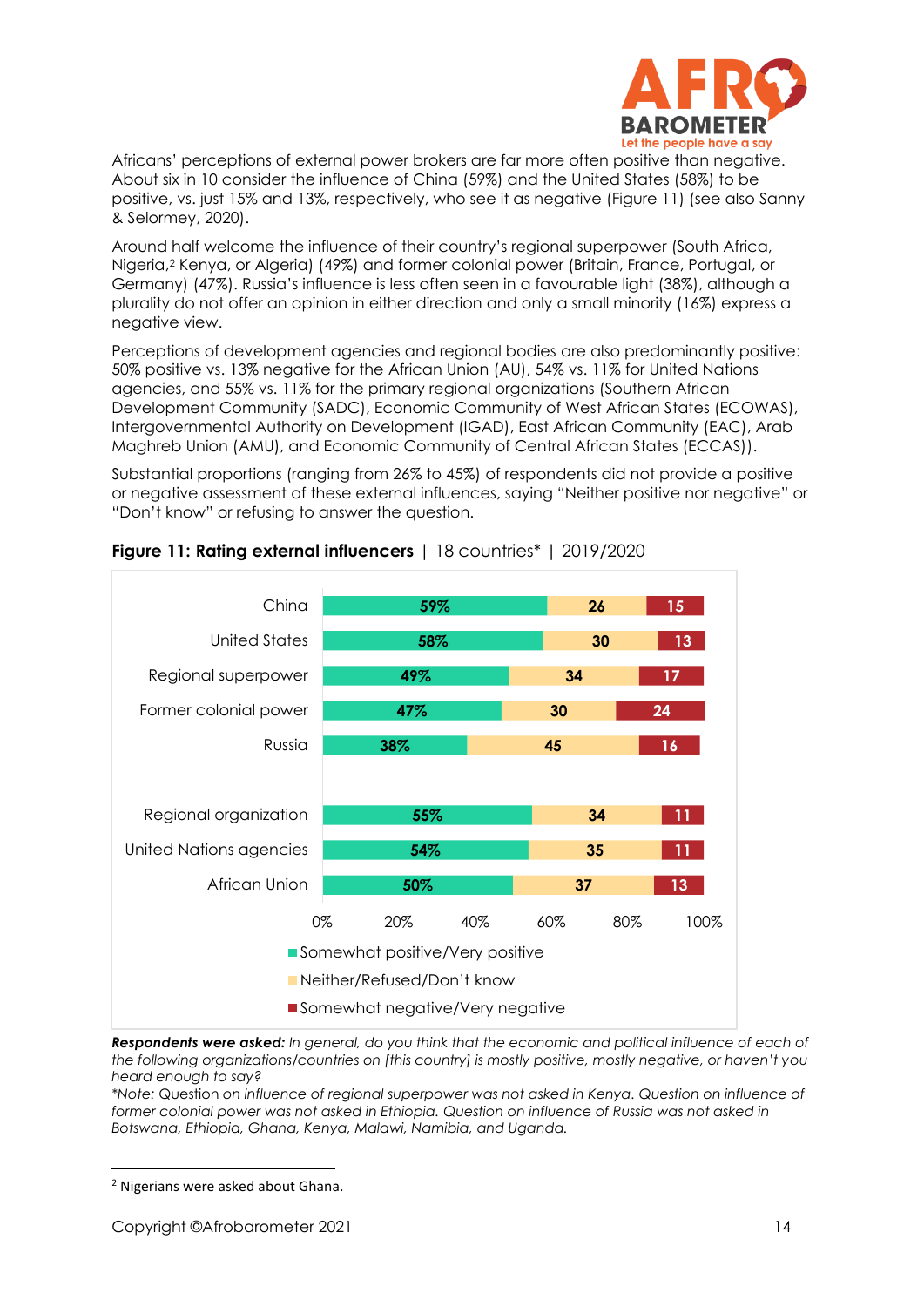

Ethiopia is the only surveyed country that rates the positive influence of the AU higher than that of its regional organization, the Intergovernmental Authority on Development (IGAD) (50% vs. 44%) (Figure 12). Most of the countries rate their regional organizations more positively, with the largest gaps recorded in Lesotho (16 percentage points), Botswana (11 points), and Tunisia (11 points). The ratings are about equal for both organizations in Burkina Faso, Cabo Verde, Ghana, and Malawi.



**Figure 12: Rating influence of AU and regional organizations** | 18 countries | 2019/2020

*Respondents were asked: In general, do you think that the economic and political influence of each of the following organizations/countries on [this country] is mostly positive, mostly negative, or haven't you heard enough to say? (% who say "somewhat positive" or "very positive")*

Views on the influence of superpowers and former colonial powers vary greatly across countries. China's influence gets its most positive ratings in Cabo Verde (85%), Guinea (80%), Mali (80%), and Burkina Faso (80%), while the U.S. is most welcome in Cabo Verde (86%), Guinea (75%), Kenya (72%), and Burkina Faso (71%) (Figure 13).

Russia gets majority favourable assessments in just three countries – Guinea (64%), Mali (56%), and Burkina Faso (55%) – while most other majorities were neutral rather than negative.

The influence of the regional superpower is most welcome in Tunisia (72%, referring to Algeria)

Do your own analysis of Afrobarometer data – on any question, for any country and survey round. It's easy and free at www.afrobarometer.org/online-data-analysis. and Namibia (68%, referring to South Africa) and least welcome in Ghana (21%, referring to Nigeria).

More than eight in 10 Cabo Verdeans (85%) see the influence of their former colonial power as positive, but only one in four Gabonese (25%) share this view.

The survey also shows interesting country

patterns. Generally, Cabo Verdeans have high regard for external powers except for their regional superpower (Nigeria) and Russia, but none of the external influences receive highly positive ratings in Angola. Tunisians share low positive ratings (16%-36%) for all external influences except Algeria as the regional superpower (72%). In Ghana, Malawi, Sierra Leone, Uganda, and Ethiopia, positive assessments of external influences generally range from low to moderate.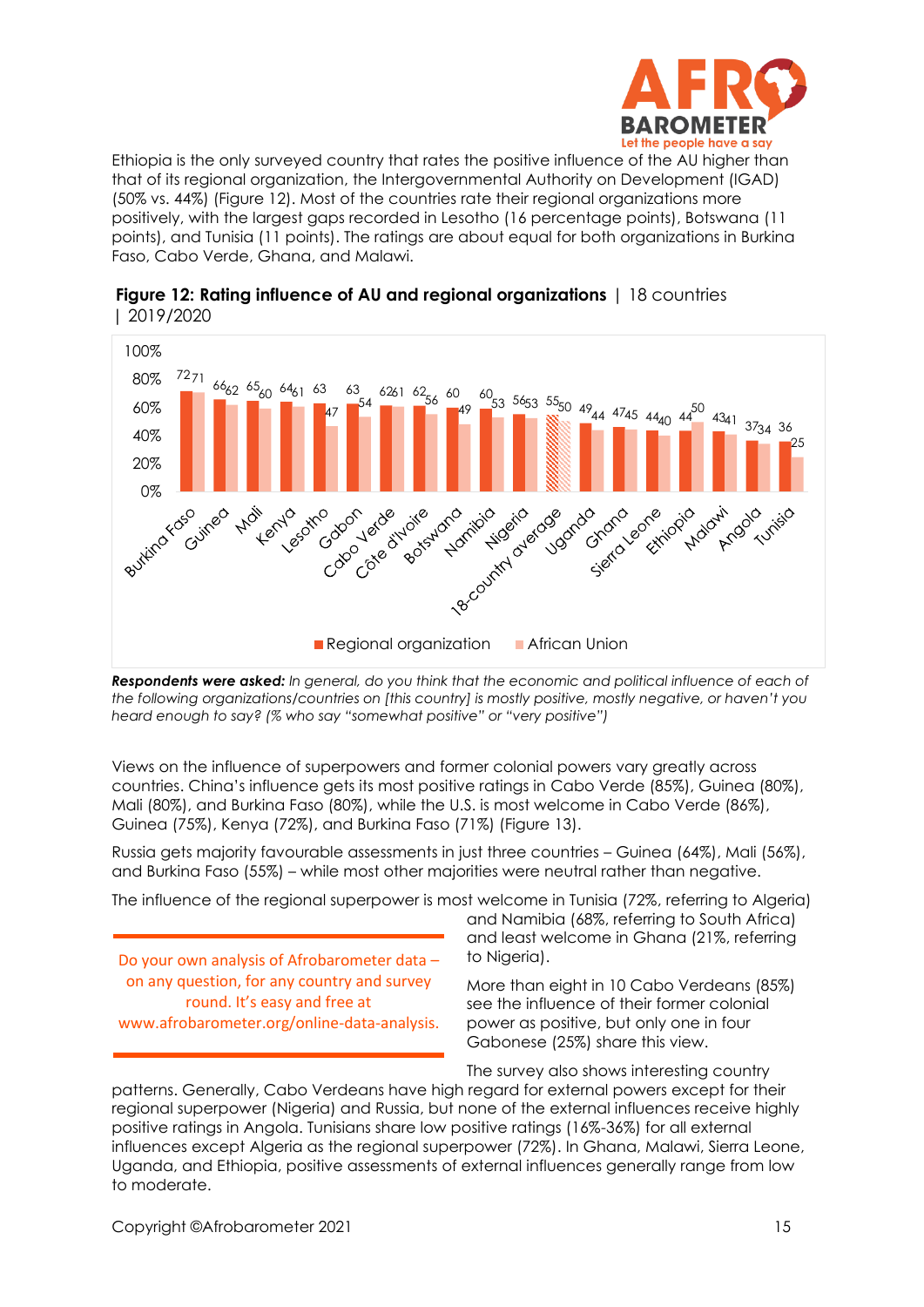



### **Figure 13: Rating influence of superpowers** | 18 countries\* | 2019/2020

*Respondents were asked: In general, do you think that the economic and political influence of each of the following organizations/countries on [this country] is mostly positive, mostly negative, or haven't you heard enough to say? (% who say "somewhat positive" or "very positive")* 

*\*Note: Question on influence of regional superpower was not asked in Kenya. Question on influence of Russia was not asked in Botswana, Ethiopia, Ghana, Kenya, Malawi, Namibia, and Uganda.*

When it comes to the best development model for their countries, Africans are most likely to cite the United States (32%) (Figure 14). China is second (23%), while far fewer prefer the model of their former colonial power (11%), South Africa (11%), or others (6%).



**Figure 14: Best model for development |** 18 countries | 2019/2020

*Respondents were asked: In your opinion, which of the following countries, if any, would be the best model for the future development of our country, or is there some other country in Africa or elsewhere, that should be our model?*

In 11 of the 18 countries, the popular preference is strongest for the U.S. model. In Sierra Leone, Ethiopia, Kenya, Cabo Verde, and Uganda, the U.S is preferred by at least four in 10 citizens, while China receives its highest marks in Burkina Faso (39%) and Mali (38%) (Figure 15). In Tunisia, the model of the former colonial power (Algeria) gets the most votes (25%),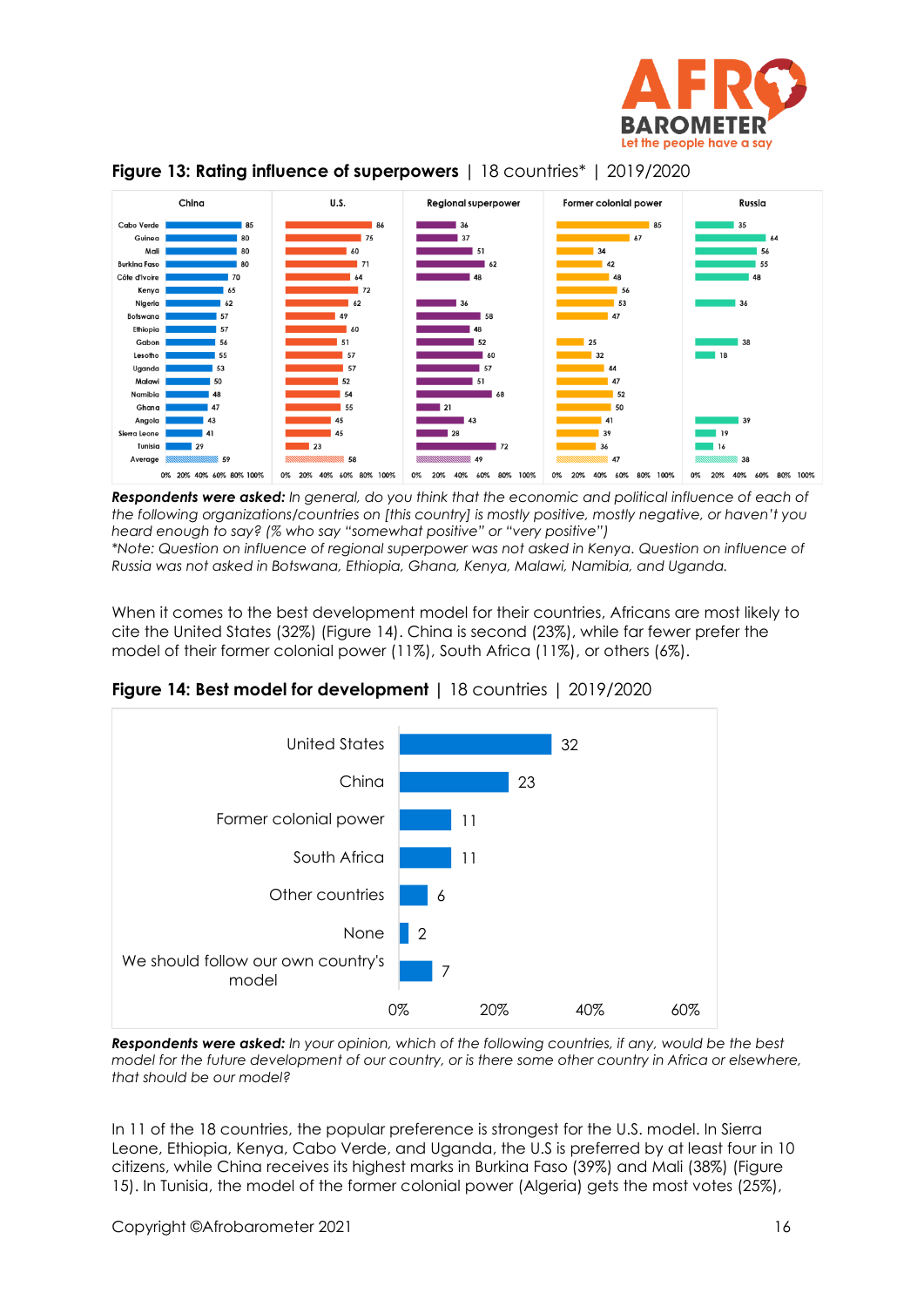

while the U.S. and China tie at 19% each. As the former colonial power, France also rates well in Guinea (23%) and Côte d'Ivoire (21%), although the U.S. and China score higher. South Africa's model largely outranks the U.S. and China in the neighbouring countries of Namibia (38%), Botswana (29%), Lesotho (28%), and Malawi (27%).



**Figure 15: Best model for development** | 18 countries | 2019/2020

*Respondents were asked: In your opinion, which of the following countries, if any, would be the best model for the future development of our country, or is there some other country in Africa or elsewhere, that should be our model?*

# **Conclusion**

The AfCFTA may hold the potential to unlock local development opportunities through an inclusive free market. However, the success of the AfCFTA will depend on the ease of crossborder trade in goods and services, as well as the potential benefits to ordinary Africans. Africans across 18 countries are roughly evenly divided on the question of opening borders to trade vs. closing them to protect local producers. So negative or uncertain attitudes toward trade may still be a serious impediment to the AfCFTA, especially in those countries (such as Tunisia, Lesotho, and Botswana) where protectionist sentiments are strongest.

But the concrete realities of moving goods and people across borders will also be critical, and there is much work to be done here. Currently, two-thirds of Africans across 18 countries face difficulties moving around their region, including for work, and the situation has gotten substantially worse in the past few years. This is despite the fact that more than half (55%) of Africans support the free movement of people and goods across borders. Policies aimed at easing regulations and reforming border control, with specific attention to promoting agency for Africans living on the fringes of economic inclusion, will be vital to the success of a free trade area.

Perceptions of fostering interconnectedness vary greatly between countries, highlighting local dynamics that underpin the facilitation of the AfCFTA. Perhaps one way to address this is the establishment of regional autonomous oversight bodies that assess domestic challenges and put forward recommendations that help overcome local and regional barriers to the success of the AfCFTA.

Deepening interconnectedness as a means of entrenching peace and building self-reliant nations requires broad access to the free trade area for regular Africans. Otherwise, the AfCFTA will fail to take advantage of the labour, skills, and knowledge of the very populations that will determine its success.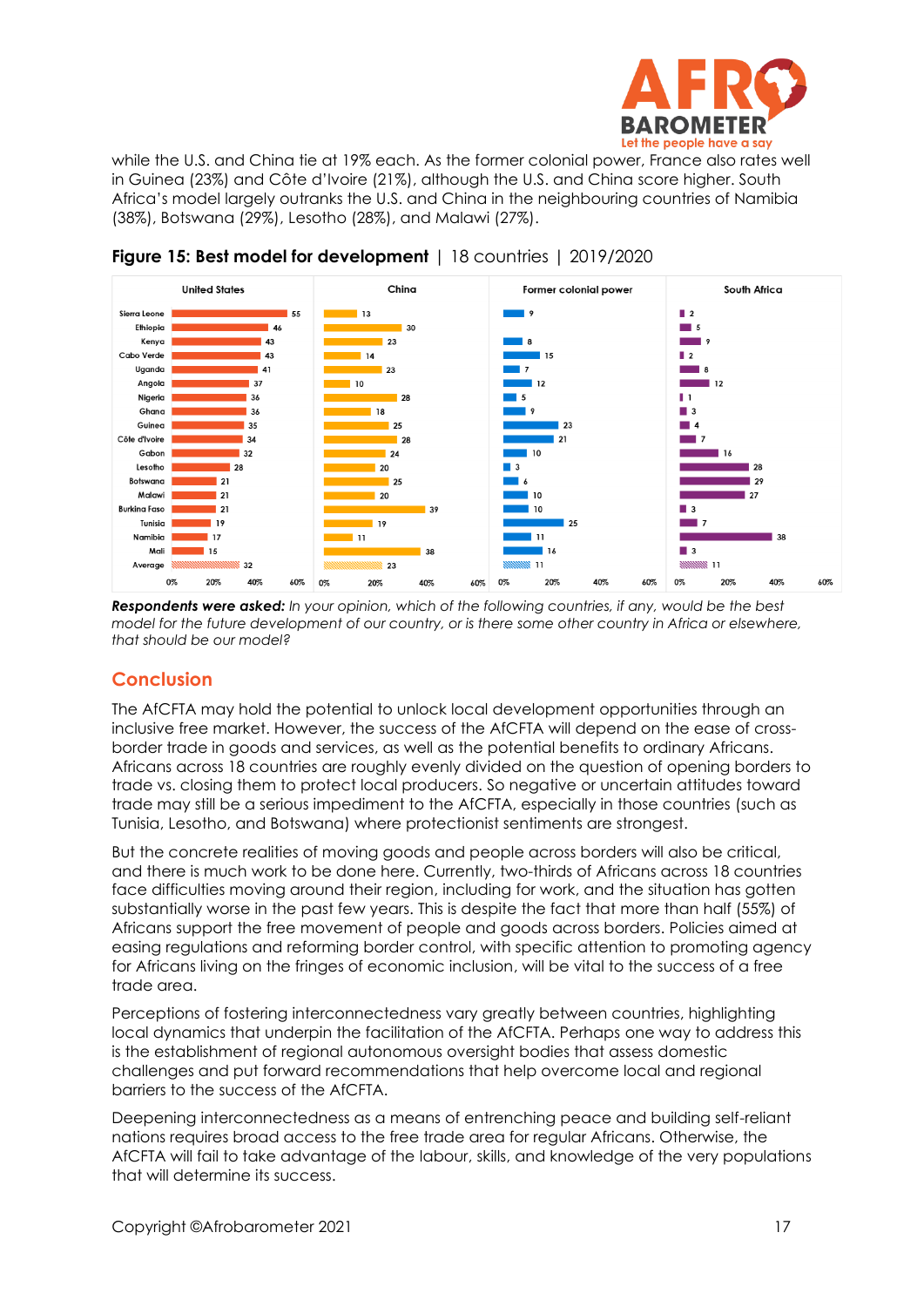

## **References**

- Abrego, L., et al. (2020). The African Continental Free Trade Area: Potential economic impact and [challenges.](https://www.imf.org/en/Publications/Staff-Discussion-Notes/Issues/2020/05/13/The-African-Continental-Free-Trade-Area-Potential-Economic-Impact-and-Challenges-46235) International Monetary Fund Staff Discussion Note No. 20/04.
- Albert, T. (2019). [The African Continental Free Trade Agreement: Opportunities and](https://www.tralac.org/documents/resources/cfta/3181-afcfta-opportunities-and-challenges-cuts-international-study-2019/file.html) challenges. Geneva: CUTS International.
- Chudik, A., Mohaddes, K., Hashem Pesaran, M. K., Raissi, M., & Rebucci, A. (2020). [Economic](https://voxeu.org/article/economic-consequences-covid-19-multi-country-analysis)  [consequences of Covid-19: A counterfactual multi-country analysis.](https://voxeu.org/article/economic-consequences-covid-19-multi-country-analysis) VoxEU/CEPR.
- Erasmus, G. (2020). [The AfCFTA's institutions are vital for effective implementation](https://www.tralac.org/blog/article/14805-the-afcfta-s-institutions-are-vital-for-effective-implementation.html). Tralac (Trade Law Centre).
- Hawker, E. (2020). [COVID-19: The impact on developing economies.](https://www.businessbecause.com/news/insights/7052/covid-19-impact-on-developing%20economies#:~:text=The%20Covid%2D19%20crisis%2C%20which,now%20spreading%20into%20developing%20countries.&text=As%20a%20result%2C%20developing%20countries,Nations%20Development%20Program%20(UNDP).) BusinessBecause.

Human Rights Watch. (2020)[. South Africa: Widespread xenophobic violence.](https://www.hrw.org/news/2020/09/17/south-africa-widespread-xenophobic-violence) 17 September.

International Monetary Fund. (2020). [World Economic Outlook databases.](https://www.imf.org/en/Publications/SPROLLs/world-economic-outlook-databases#sort=%40imfdate%20descending) 13 October.

- Mattes, R. (2020). [Lived poverty on the rise: Decade of living-standard gains ends in](http://afrobarometer.org/publications/pp62-lived-poverty-rise-decade-living-standard-gains-ends-africa)  [Africa.](http://afrobarometer.org/publications/pp62-lived-poverty-rise-decade-living-standard-gains-ends-africa) Afrobarometer Policy Paper No. 62.
- Sanny, J. A. N., Logan, C., & Gyimah-Boadi, E. (2019). [In search of opportunity: Young and educated](https://afrobarometer.org/publications/ad288-search-opportunity-young-and-educated-africans-most-likely-consider-moving-abroad)  [Africans most likely to consider moving abroad.](https://afrobarometer.org/publications/ad288-search-opportunity-young-and-educated-africans-most-likely-consider-moving-abroad) Afrobarometer Dispatch No. 288.
- Sanny, J. A. N., & Selormey, E. (2020). [Africans regard China's influence as significant and](https://afrobarometer.org/publications/ad407-africans-regard-chinas-influence-significant-and-positive-slipping) positive, [but slipping.](https://afrobarometer.org/publications/ad407-africans-regard-chinas-influence-significant-and-positive-slipping) Afrobarometer Dispatch No. 407.
- Stuurman, Z. (2020). [Citizens of Southern African Customs Union hold mixed views on free trade and](https://afrobarometer.org/sites/default/files/publications/Dispatches/ad411-citizens_of_sacu_countries_hold_mixed_views_on_free_trade-afrobarometer_dispatch-9dec20.pdf)  [open borders.](https://afrobarometer.org/sites/default/files/publications/Dispatches/ad411-citizens_of_sacu_countries_hold_mixed_views_on_free_trade-afrobarometer_dispatch-9dec20.pdf) Afrobarometer Dispatch 411.
- United Nations Development Programme. (2020). [Human development data.](http://www.hdr.undp.org/)
- Wintour, P. (2021). [UK diplomats told to cut up to 70% from overseas aid budget.](https://www.theguardian.com/global-development/2021/jan/26/uk-cut-overseas-aid-budget-costs) Guardian. 26 January.
- World Bank. (2020a). [The African Continental Free Trade Area: Economic and distributional effects.](https://openknowledge.worldbank.org/bitstream/handle/10986/34139/9781464815591.pdf)
- World Bank. (2020b). [The global economic outlook during the COVID-19 pandemic: A changed](https://www.worldbank.org/en/news/feature/2020/06/08/the-global-economic-outlook-during-the-covid-19-pandemic-a-changed-world)  [world.](https://www.worldbank.org/en/news/feature/2020/06/08/the-global-economic-outlook-during-the-covid-19-pandemic-a-changed-world)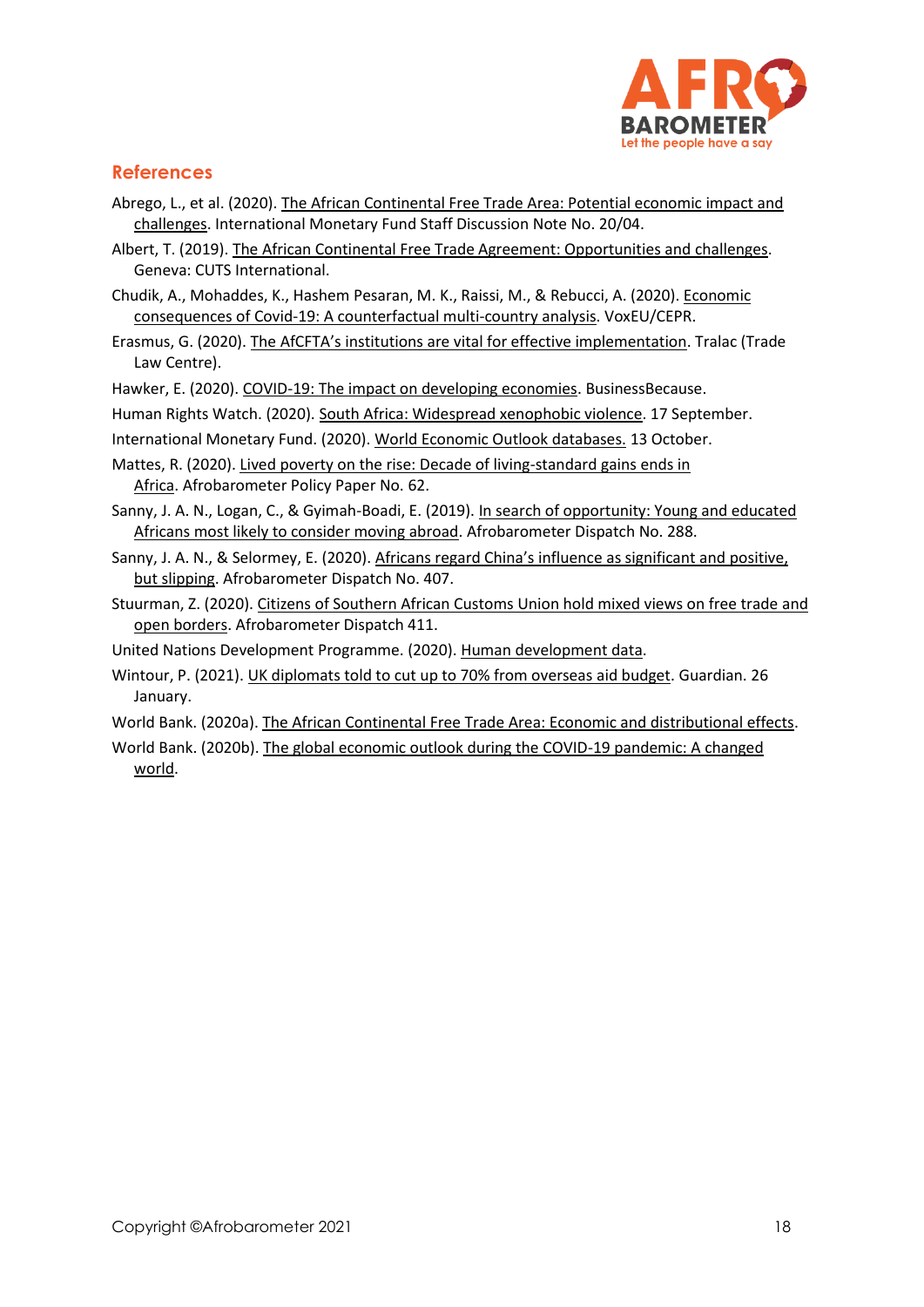

# **Appendix**

| <b>Country</b>      | <b>Months when Round 8</b><br>fieldwork was conducted | <b>Previous survey rounds</b>            |
|---------------------|-------------------------------------------------------|------------------------------------------|
| Angola              | Nov-Dec 2019                                          | N/A                                      |
| <b>Botswana</b>     | July-Aug 2019                                         | 1999, 2003, 2005, 2008, 2012, 2014, 2017 |
| <b>Burkina Faso</b> | Dec 2019                                              | 2008, 2012, 2015, 2017                   |
| <b>Cabo Verde</b>   | <b>Dec 2019</b>                                       | 2002, 2005, 2008, 2011, 2014, 2017       |
| Côte d'Ivoire       | Nov 2019                                              | 2013, 2014, 2017                         |
| <b>Ethiopia</b>     | Dec 2019-Jan 2020                                     | 2013                                     |
| Gabon               | Feb 2020                                              | 2015, 2017                               |
| Ghana               | Sept-Oct 2019                                         | 1999, 2002, 2005, 2008, 2012, 2014, 2017 |
| Guinea              | Nov-Dec 2019                                          | 2013, 2015, 2017                         |
| <b>Kenya</b>        | Aug-Sept 2019                                         | 2003, 2005, 2008, 2011, 2014, 2016       |
| Lesotho             | Feb-March 2020                                        | 2000, 2003, 2005, 2008, 2012, 2014, 2017 |
| <b>Malawi</b>       | Nov-Dec 2019                                          | 1999, 2003, 2005, 2008, 2012, 2014, 2017 |
| Mali                | March-April 2020                                      | 2001, 2002, 2005, 2008, 2013, 2014, 2017 |
| <b>Namibia</b>      | Aug 2019                                              | 1999, 2003, 2006, 2008, 2012, 2014, 2017 |
| <b>Nigeria</b>      | Jan-Feb 2020                                          | 2000, 2003, 2005, 2008, 2013, 2015, 2017 |
| <b>Sierra Leone</b> | <b>March 2020</b>                                     | 2012, 2015, 2018                         |
| <b>Tunisia</b>      | Feb-March 2020                                        | 2013, 2015, 2018                         |
| <b>Uganda</b>       | Sept-Oct 2019                                         | 2000, 2002, 2005, 2008, 2012, 2015, 2017 |

# **Table A.1: Afrobarometer Round 8 fieldwork dates and previous survey rounds**